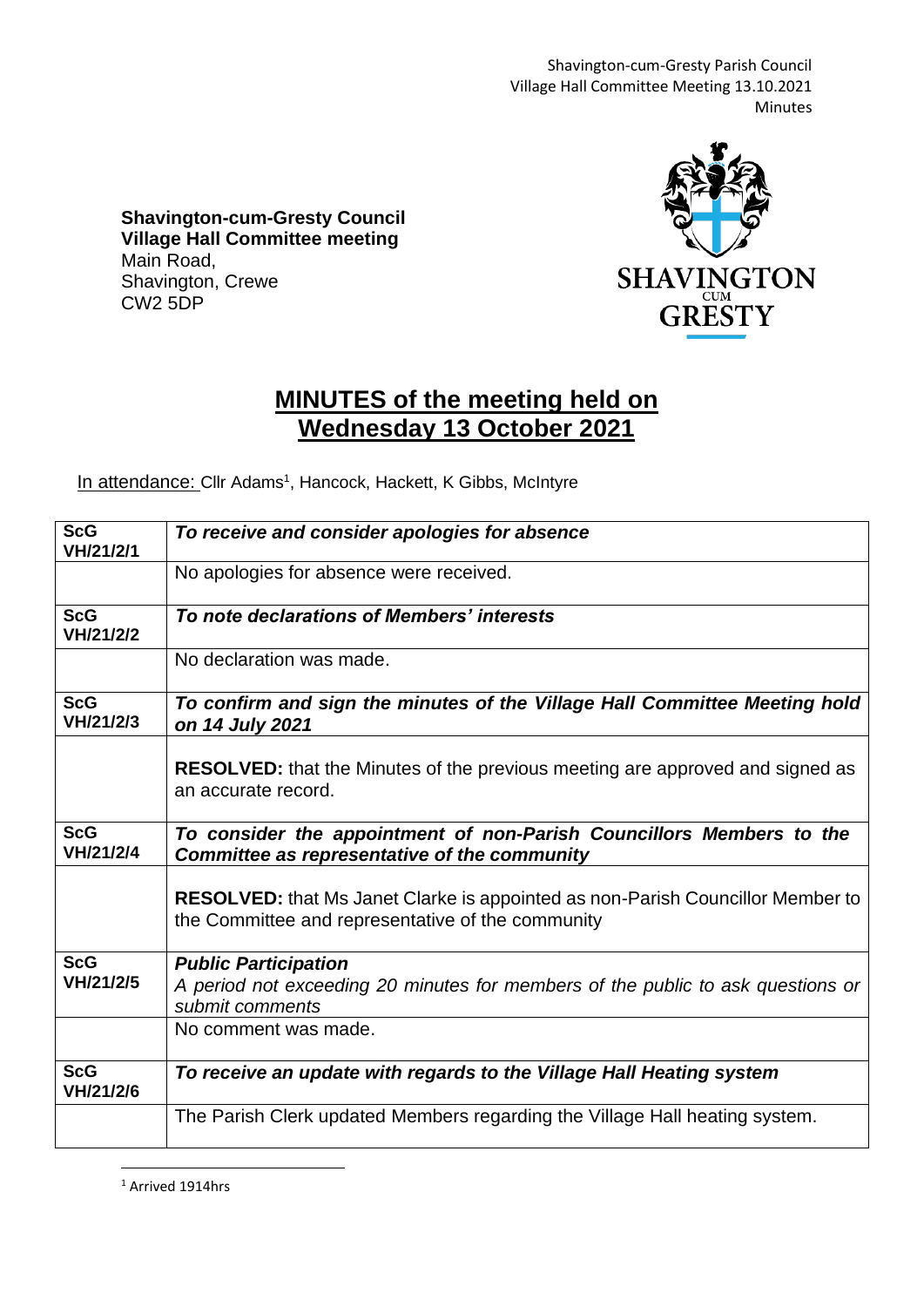|                          | Members <b>NOTED</b> the update.                                                                                                                                                                                                                                                                                                                                                                                                                                                                                                                                                                                               |
|--------------------------|--------------------------------------------------------------------------------------------------------------------------------------------------------------------------------------------------------------------------------------------------------------------------------------------------------------------------------------------------------------------------------------------------------------------------------------------------------------------------------------------------------------------------------------------------------------------------------------------------------------------------------|
| <b>ScG</b><br>VH/21/2/7  | To receive and consider an update with regards to the cleaner's contract                                                                                                                                                                                                                                                                                                                                                                                                                                                                                                                                                       |
|                          | CIIr K Gibbs briefed Members with regards to the latest arrangements made with the<br>cleaning company.                                                                                                                                                                                                                                                                                                                                                                                                                                                                                                                        |
|                          | Members <b>NOTED</b> the update.                                                                                                                                                                                                                                                                                                                                                                                                                                                                                                                                                                                               |
|                          | <b>RESOLVED:</b> that when and if required, the Clerk is instructed to book the cleaner<br>for 1 extra/hour per week                                                                                                                                                                                                                                                                                                                                                                                                                                                                                                           |
| <b>ScG</b><br>VH/21/2/8  | To receive and consider an update with regards to the following:                                                                                                                                                                                                                                                                                                                                                                                                                                                                                                                                                               |
|                          | a. Painting needed in the main hall as consequence of the posters'<br>removal<br>b. Drain issue: small sink behind the bar<br>c. Notice board                                                                                                                                                                                                                                                                                                                                                                                                                                                                                  |
|                          | Cllr McIntyre Members <b>NOTED</b> the update.                                                                                                                                                                                                                                                                                                                                                                                                                                                                                                                                                                                 |
|                          | <b>RESOLVED:</b><br>a. That the Clerk is instructed to request quotes to re-decorate the main room<br>and that the Clerk is delegate to appoint a supplier for the job.<br>b. That a plumber is contracted to sort the drain issue in the bar and the hot<br>water sink in bathroom<br>c. That a Notice board is installed in the Village Hall and that – if the previous<br>one is not suitable anymore- the Clerk is delegated to purchase a new one<br><b>RESOLVED:</b> that a recommendation is made to Full Council to allocate a budget up<br>to £1,500 from the Village Hall reserve for the painting of the main hall. |
| <b>ScG</b><br>VH/21/2/9  | To receive and consider an update with regards to Village Hall keys                                                                                                                                                                                                                                                                                                                                                                                                                                                                                                                                                            |
|                          | CIIr K Gibbs briefed Members with regards to Village Hall key list.<br>Members <b>NOTED</b> the update.                                                                                                                                                                                                                                                                                                                                                                                                                                                                                                                        |
| <b>ScG</b><br>VH/21/2/10 | To note and consider a report with regards to refitting of the kitchen from<br><b>Mrs McIntyre</b>                                                                                                                                                                                                                                                                                                                                                                                                                                                                                                                             |
|                          | Mrs McIntyre provided a report to Members with regards to the refitting of the Village<br>Hall kitchen.<br>Members <b>NOTED</b> the update.                                                                                                                                                                                                                                                                                                                                                                                                                                                                                    |
|                          | <b>RESOLVED:</b> that a recommendation is made to Full Council to allocate a budget up<br>to £300 to purchase and replace ceiling tiles in the Village Hall kitchen.<br>Further considerations are needed with regards to the replacement of the vinyl floor<br>in the kitchen: in order to evaluate if the stock of roll vinyl floor owned by the Parish                                                                                                                                                                                                                                                                      |